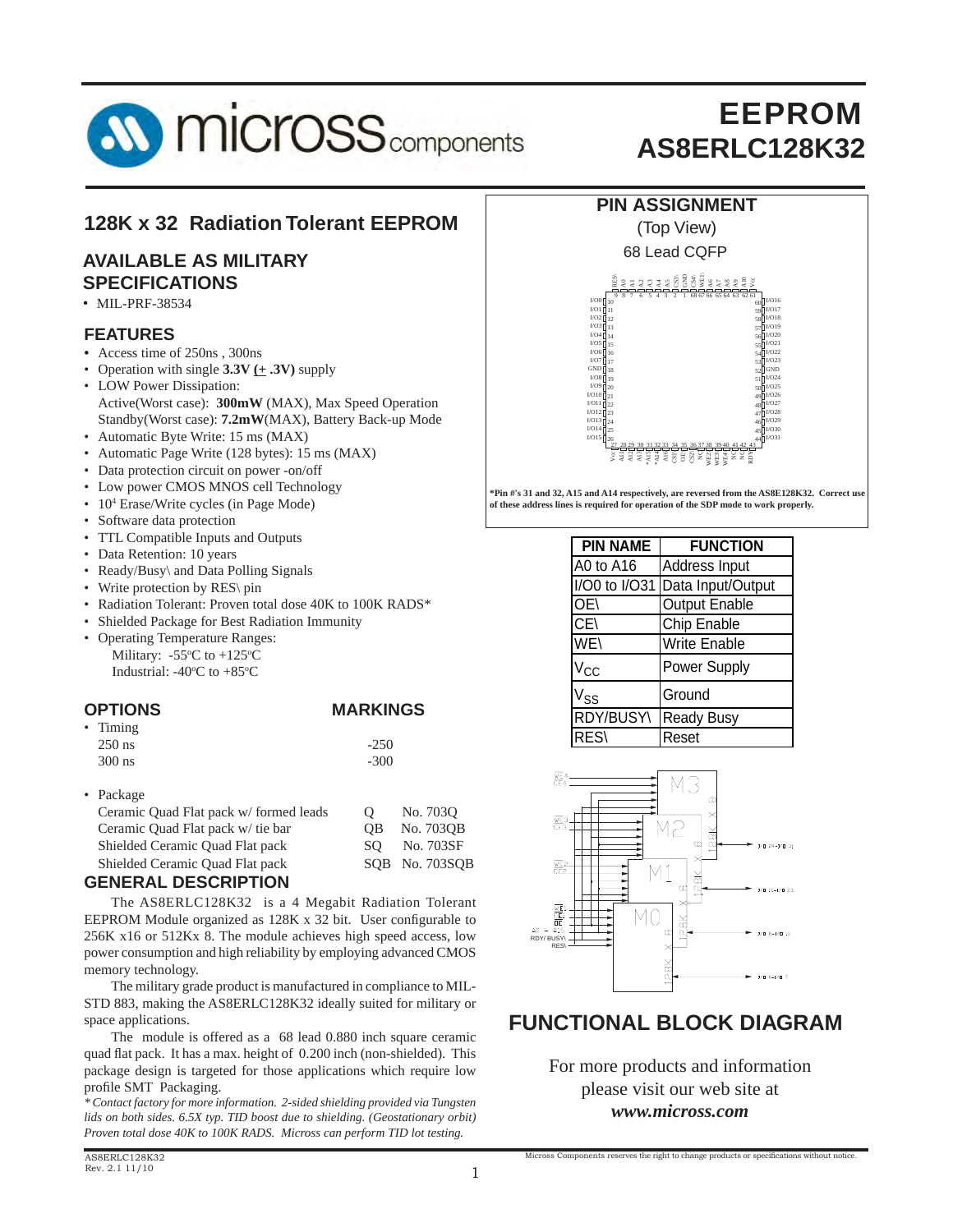

### **TRUTH TABLE**

| <b>MODE</b>          | <b>CE\</b>      | <b>OE\</b>      | <b>WE\</b>      | <b>RES\</b>             | RDY/BUSY\          | I/O         |
|----------------------|-----------------|-----------------|-----------------|-------------------------|--------------------|-------------|
| Read                 | $V_{IL}$        | $V_{IL}$        | $V_{\text{IH}}$ | $\overline{2}$<br>$V_H$ | High-Z             | Dout        |
| Standby              | V <sub>IH</sub> | $x^3$           | X               | X                       | High-Z             | High-Z      |
| Write                | $V_{IL}$        | V <sub>IH</sub> | $V_{IL}$        | Vн                      | High-Z to $V_{OL}$ | Din         |
| Deselect             | $V_{IL}$        | V <sub>IH</sub> | $V_{\text{IH}}$ | $V_H$                   | High-Z             | High-Z      |
| Wirte Inhibit        | X               | X               | $V_{\text{IH}}$ | X                       |                    |             |
|                      | X               | $V_{IL}$        | X               | X                       | ---                | ---         |
| Data\ Polling        | $V_{IL}$        | $V_{IL}$        | V <sub>IH</sub> | Vн                      | $V_{OL}$           | Dout (I/O7) |
| <b>Program Reset</b> | Χ               | X               | X               | $V_{IL}$                | High-Z             | High-Z      |

**NOTES:** 1. RDY/Busy\ output has only active LOW V<sub>OL</sub> and high impedance state. It can not go to HIGH (V<sub>OH</sub>) state.

2.  $V_{CC}$  - 0.5V  $\leq$   $V_H$   $\leq$   $V_{CC}$ +0.5V 3. X : DON'T CARE

AS8ERLC128K32 Rev. 2.1 11/10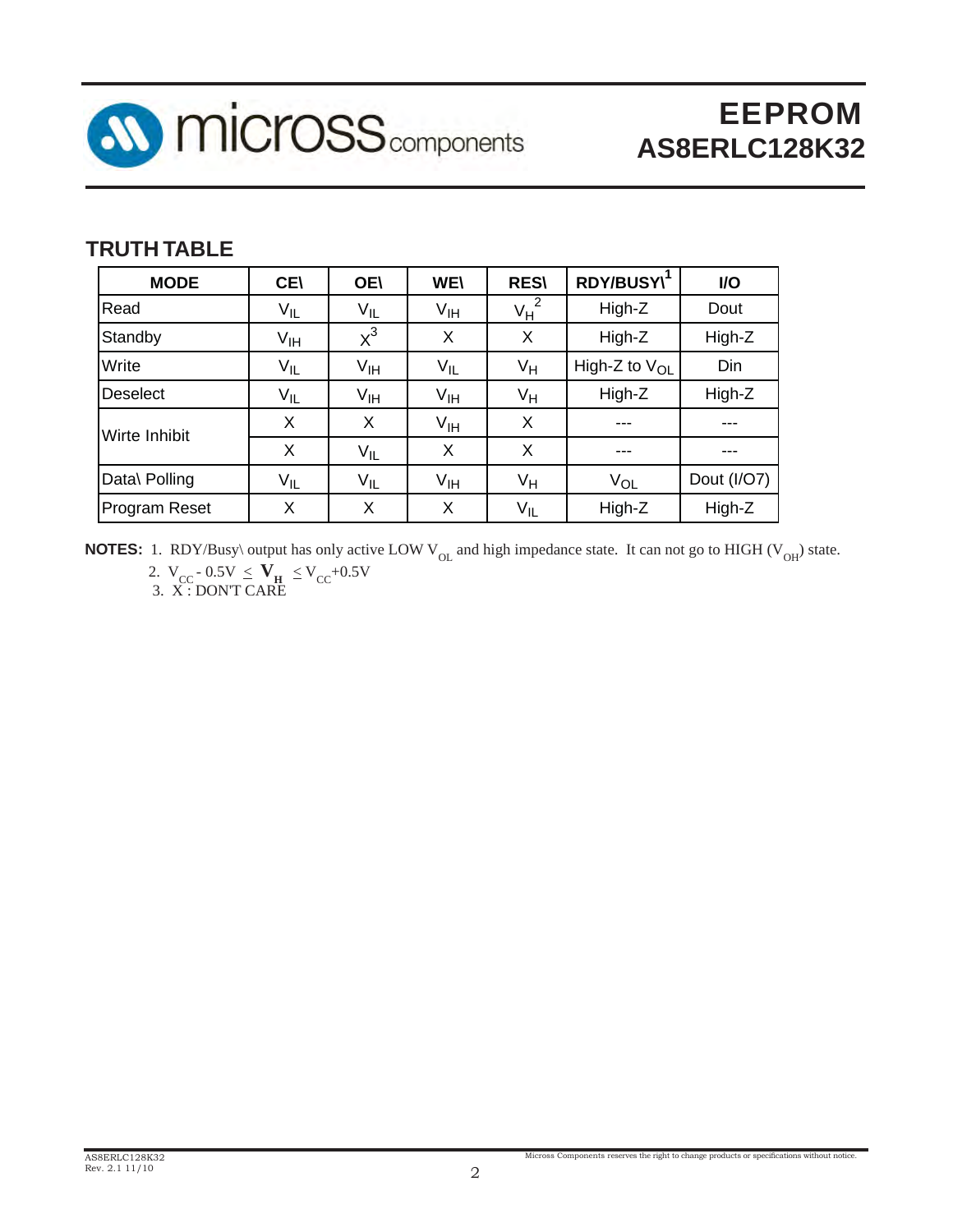

#### **ABSOLUTE MAXIMUM RATINGS\***

| Voltage on Vcc Supply Relative to Vss                        |  |
|--------------------------------------------------------------|--|
|                                                              |  |
| Operating Temperature Range <sup>(1)</sup> 55°C to +125°C    |  |
|                                                              |  |
|                                                              |  |
|                                                              |  |
| Thermal Resistance junction to case $(\theta_{\text{IC}})$ : |  |
|                                                              |  |
|                                                              |  |

\*Stresses greater than those listed under "Absolute Maximum Ratings" may cause permanent damage to the device. This is a stress rating only and functional operation of the device at these or any other conditions above those indicated in the operation section of this specification is not implied. Exposure to absolute maximum rating conditions for extended periods may affect reliability.

\*\*Junction temperature depends upon package type, cycle time, loading, ambient temperature and airflow, and humidity (plastics).

#### **NOTES:**

1) Including electrical characteristics and data retention.

2)  $V_{IN}$  MIN = -1.0V for pulse width < 20ns.

#### **ELECTRICAL CHARACTERISTICS AND RECOMMENDED DC OPERATING CONDITIONS**

(-55°C≤T<sub>A</sub>≤125°C or -40°C to +85°C; Vcc = 3.3V <u>+/-.3V</u>)

| <b>PARAMETER</b>                    | <b>CONDITIONS</b>                               | <b>SYMBOL</b> | <b>MIN</b>           | <b>MAX</b>           | <b>UNITS</b> |
|-------------------------------------|-------------------------------------------------|---------------|----------------------|----------------------|--------------|
| Input High Voltage                  |                                                 | $V_{IH}$      | 2.2                  | $V_{\text{CC}}$ +0.3 | $\vee$       |
| Input High Voltage (RES\)           |                                                 | $V_{H}$       | $V_{\text{CC}}$ -0.3 | $V_{\text{CC}}$ +.3  | $\vee$       |
| Input Low Voltage                   |                                                 | $V_{IL}$      | $-0.3^{1}$           | 0.8                  | $\vee$       |
| Input Low Voltage (RES\)            |                                                 | $V_{L}$       | $-0.31$              | 0.4                  | V            |
| LOW INPUT Leakage(RES\ Signal)      | RES\=0V, VCC=3.6V                               | $I_{LI}(RES)$ | $-300$               |                      | μA           |
| HIGH INPUT Leakage(RES\ Signal)     | RES\=3.6V, VCC=3.6V                             | $I_{HI}(RES)$ | $-10.0$              |                      | μA           |
| HIGH INPUT Leakage(RES\ Signal)     | RES\=3.3V, VCC=3.3V                             | $I_{HI}(RES)$ | $-30.0$              |                      | μA           |
| INPUT LEAKAGE CURRENT <sup>2</sup>  | $OV < V_{IN} < V_{CC}$                          | Īц            | $-10$                | 10                   | μA           |
| OUTPUT LEAKAGE CURRENT <sup>2</sup> | Outputs(s) Disabled,<br>$OV < V_{OUT} < V_{CC}$ | $I_{LO}$      | $-10$                | 10                   | μA           |
| Output High Voltage                 | $I_{OH} = -0.4 \text{mA}$                       | $V_{OH}$      | $V_{CC}$ x.8         |                      | $\vee$       |
| Output High Voltage                 | $I_{OH} = -0.1 \text{mA}$                       | $V_{OH}$      | $V_{CC}$ -0.3        | --                   | $\vee$       |
| Output Low Voltage                  | $I_{OL} = 2.1mA$                                | $V_{OL}$      |                      | 0.4                  | V            |
| Output Low Voltage                  | $I_{OL} = 0.1 \text{mA}$                        | $V_{OL}$      |                      | 0.2                  | $\vee$       |
| Supply Voltage                      |                                                 | $V_{\rm CC}$  | 3                    | 3.6                  | $\vee$       |

**NOTE:** 1)  $V_{\text{II}}$  (MIN): -1.0V for pulse width < 20ns. 2) All other Signal pins except RES\

|                              |                                                                 |            | <b>MAX</b>     | <b>MAX</b>     |              |  |
|------------------------------|-----------------------------------------------------------------|------------|----------------|----------------|--------------|--|
| <b>PARAMETER</b>             | <b>CONDITIONS</b>                                               | <b>SYM</b> | $-250$         | $-300$         | <b>UNITS</b> |  |
| Power Supply Current:        | lout = 0mA, $V_{CC}$ = 3.6V<br>Cycle = $1\mu$ S, Duty = $100\%$ |            | 30             | 30             |              |  |
| Operating                    | lout = 0mA, $V_{CC}$ = 3.6V<br>Cycle = MIN, Duty = $100\%$      | lcc3       | 80             | 70             | mA           |  |
| <b>Power Supply Current:</b> | $CE = V_{CC}$ , $V_{CC} = 3.6V$                                 | ICC1       | 0.4            | 0.4            | mA           |  |
| Standby                      | $CE = V_{H}$ $V_{CC} = 3.6V$                                    | ICC2       | $\overline{4}$ | $\overline{4}$ | mA           |  |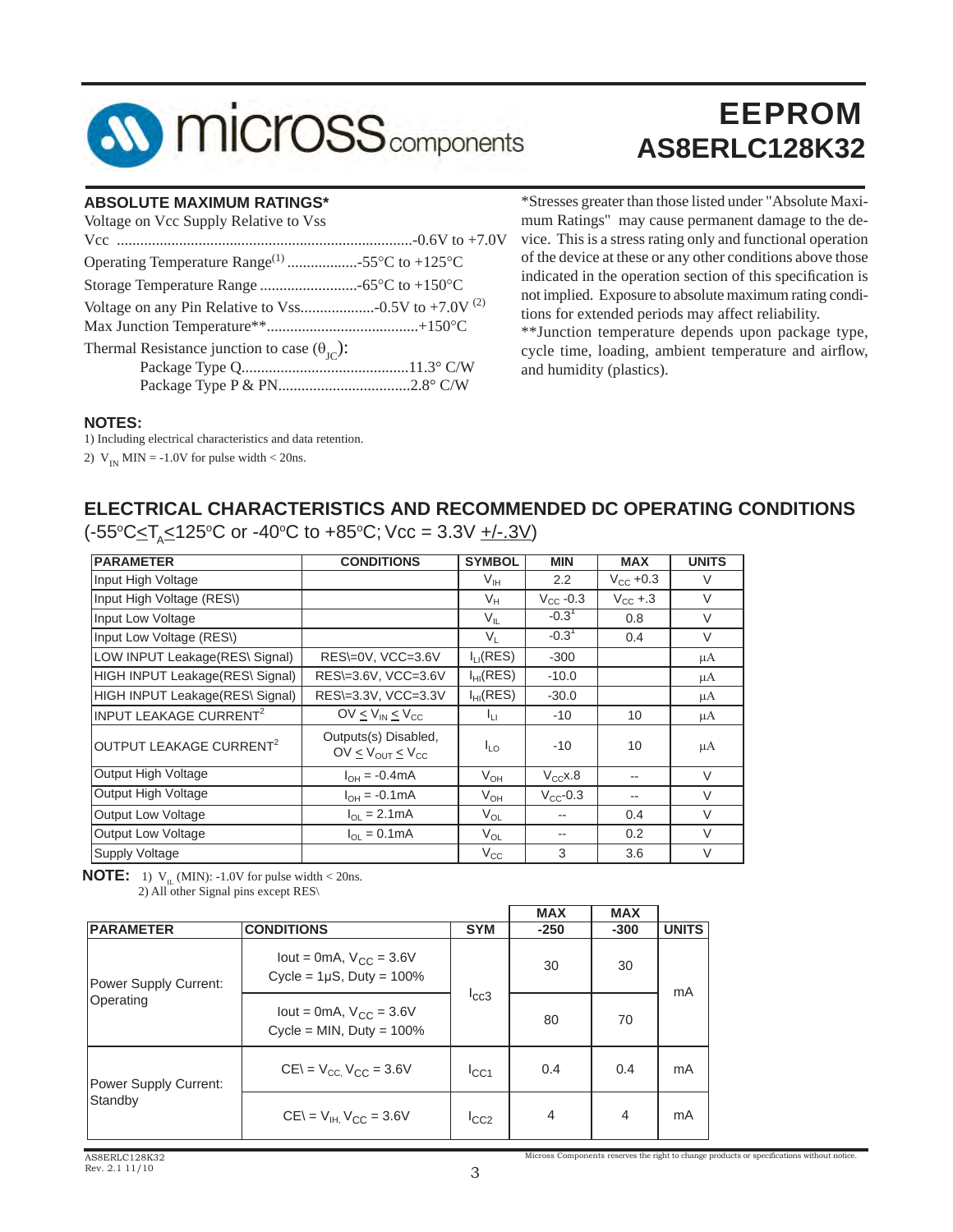

### **CAPACITANCE TABLE<sup>1</sup>** (V<sub>IN</sub> = 0V, f = 1 MHz, T<sub>A</sub> = 25°C, VCC=3.3V)

| <b>SYMBOL</b>       | <b>PARAMETER</b>               | <b>MAX</b> | <b>UNITS</b> |
|---------------------|--------------------------------|------------|--------------|
| $U$ ADD             | A0 - A16 Capacitance           | 40         | рŀ           |
| $C_{OE}$            | OE\, RES\, RDY Capacitance     | 40         | рŀ           |
| $C_{WE}$ , $C_{CE}$ | <b>WE\</b> and CE\ Capacitance | 12         | рF           |
| $IC_{IO}$           | I/O 0- I/O 31 Capacitance      | 20         | рŀ           |

**NOTE:** 1. This parameter is guaranteed but not tested.

### **AC TEST CHARACTERISTICS**

#### **TEST SPECIFICATIONS**

#### **NOTES:**

Vz is programmable from  $-2V$  to  $+5V$ .  $I_{OL}$  and  $I_{OH}$  programmable from 0 to 16 mA. Vz is typically the midpoint of  $V_{OH}$  and  $V_{OL}$ .  $I_{OL}$  and  $I_{OH}$  are adjusted to simulate a typical resistive load  $\frac{dS}{dR}$   $\frac{dS}{dR}$  **Figure 1** 



#### **ELECTRICAL CHARACTERISTICS AND RECOMMENDED AC OPERATING CONDITIONS**

 $(-55\degree C \le T_A \le +125\degree C$  or  $-40\degree C$  to  $+85\degree C$ ; Vcc = 3.3V  $\pm$ .3V)

| <b>TEST CONDITIONS</b><br><b>DESCRIPTION</b> |                                            |                  | $-250$     |            | $-300$     |     |                  |
|----------------------------------------------|--------------------------------------------|------------------|------------|------------|------------|-----|------------------|
|                                              |                                            | <b>SYMBOL</b>    | <b>MIN</b> | <b>MAX</b> | <b>MIN</b> |     | <b>MAX UNITS</b> |
| Address to Output Delay                      | $CE = OE = V_{II}$ , WE\ = V <sub>IH</sub> | $t_{ACC}$        |            | 250        |            | 300 | ns               |
| CE\ to Output Delay                          | $OE = V_{II}$ , $WE = V_{IH}$              | $t_{CE}$         |            | 250        |            | 300 | ns               |
| OE\ to Output Delay                          | $OE = V_{II}$ , $WE = V_{IH}$              | $t_{OE}$         | 10         | 120        | 10         | 130 | ns               |
| <b>Address to Output Hold</b>                | $CE = OE = V_{II}$ , $WE = V_{IH}$         | $t_{OH}$         | $\Omega$   |            | 0          |     | ns               |
| CE\ or OE\ high to Output Float (1)          | $OE = VH$ , WE\ = V <sub>IH</sub>          | $t_{DF}$         | $\Omega$   | 50         | $\Omega$   | 50  | ns               |
| RES\ low to Output Float (1)                 | $CE = OE = V_{II}$ , $WE = V_{IH}$         | $t_{\text{DFR}}$ | 0          | 350        | $\Omega$   | 350 | ns               |
| RES\ to Output Delay                         | $CE = OE = V_{II}$ , $WE = V_{IH}$         | $t_{RR}$         | 0          | 600        | 0          | 600 | ns               |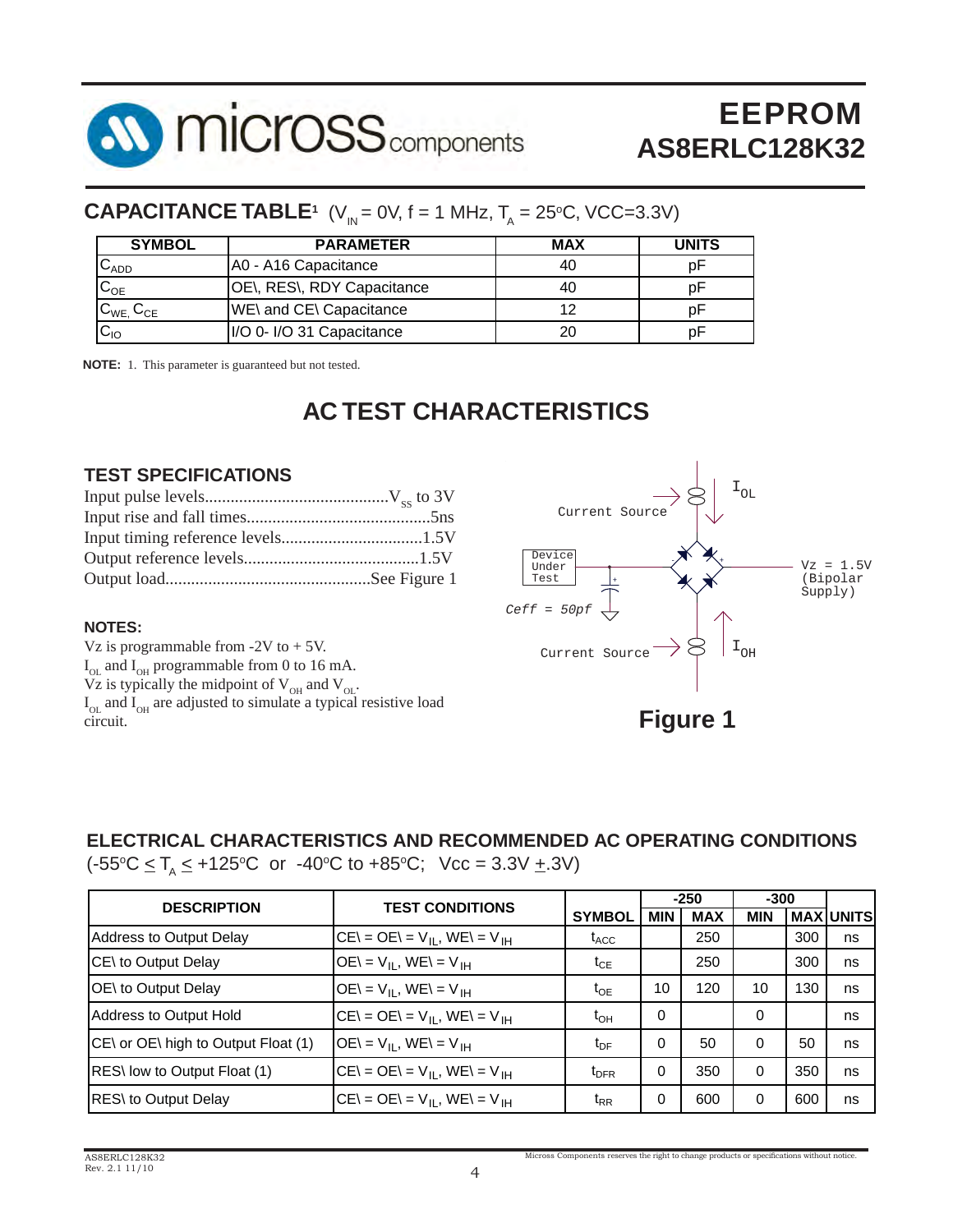

#### **ELECTRICAL CHARACTERISTICS AND RECOMMENDED AC WRITE CHARACTERISTICS**  $(-55^{\circ}C \leq T_A \leq +125^{\circ}C;$  Vcc = 3.3V  $\pm$ .3V)

| <b>SYMBOL</b>      | <b>PARAMETER</b>                         | MIN <sup>(2)</sup> | <b>MAX</b> | <b>UNITS</b> |
|--------------------|------------------------------------------|--------------------|------------|--------------|
| $t_{AS}$           | <b>Address Setup Time</b>                | $\Omega$           |            | ms           |
| $t_{AH}$           | <b>Address Hold Time</b>                 | 150                |            | ns           |
| $t_{\text{CS}}$    | CE\ to Write Setup Time (WE\ controlled) | $\mathbf 0$        |            | ns           |
| $t_{CH}$           | CE\Hold Time (WE\ controlled)            | $\Omega$           |            | ns           |
| $t_{WS}$           | WE\ to Write Setup Time (CE\ controlled) | $\mathbf 0$        |            | ns           |
| t <sub>WH</sub>    | WE\ to Hold Time (CE\ controlled)        | $\mathbf 0$        |            | ns           |
| $t$ <sub>OES</sub> | OE\ to Write Setup Time                  | $\mathbf 0$        |            | ns           |
| $t_{\text{OEH}}$   | OE\ to Hold Time                         | $\Omega$           |            | ns           |
| $t_{DS}$           | Data Setup Time                          | 100                |            | ns           |
| $t_{DH}$           | Data Hold Time                           | 10                 |            | ns           |
| $t_{WP}$           | WE\ Pulse Width (WE\ controlled)         | 250                |            | ns           |
| $t_{\text{CW}}$    | CE\ Pulse Width (CE\ controlled)         | 250                |            | ns           |
| $t_{DL}$           | Data Latch Time                          | 750                |            | ns           |
| $t_{\text{BLC}}$   | <b>Byte Load Cycle</b>                   | 1                  | 30         | μs           |
| $t_{BL}$           | <b>Byte Load Window</b>                  | 100                |            | μs           |
| t <sub>WC</sub>    | Write Cycle Time                         |                    | $15^{(3)}$ | ms           |
| $t_{DB}$           | Time to Device Busy                      | 150                |            | ns           |
| t <sub>DW</sub>    | <b>Write Start Time</b>                  | $250^{(4)}$        |            | ns           |
| $t_{RP}$           | <b>Reset Protect Time</b>                | 100                |            | μs           |
| <sup>t</sup> RES   | (5)<br>Reset High Time                   | 2                  |            | μs           |

### **READ TIMING WAVEFORM**

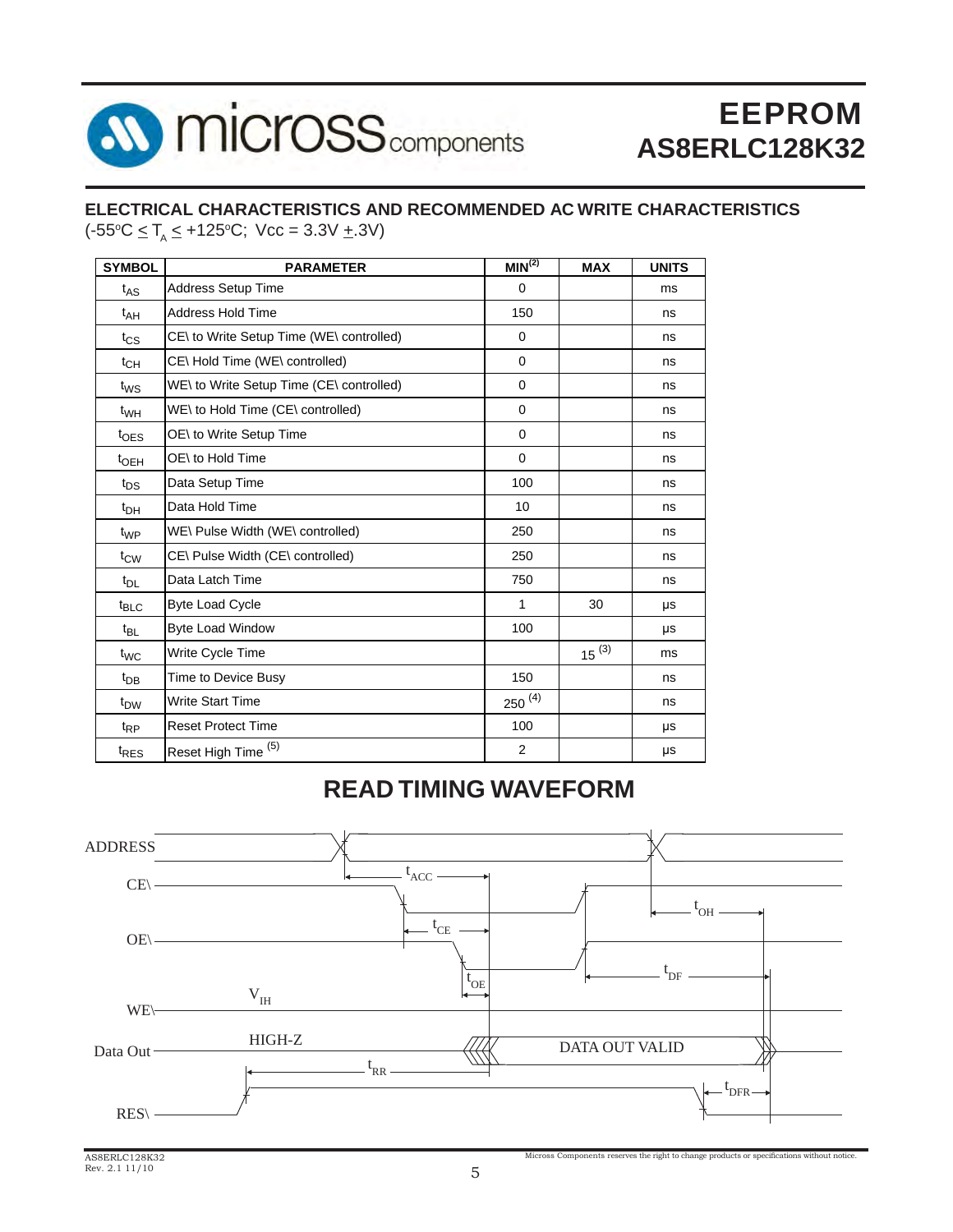

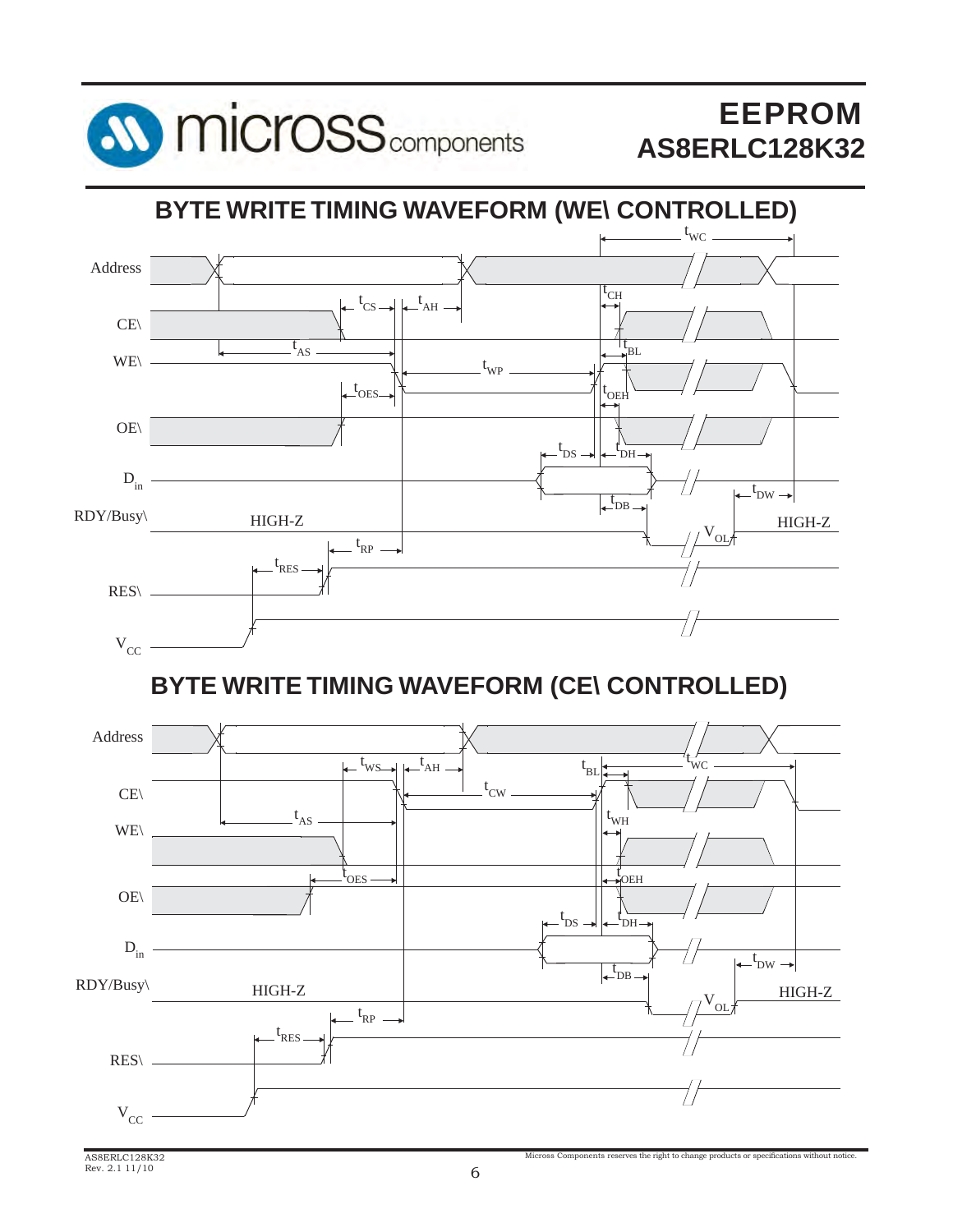

### **PAGE WRITE TIMING WAVEFORM (WE\ CONTROLLED)**



### **PAGE WRITE TIMING WAVEFORM (CE\ CONTROLLED)**

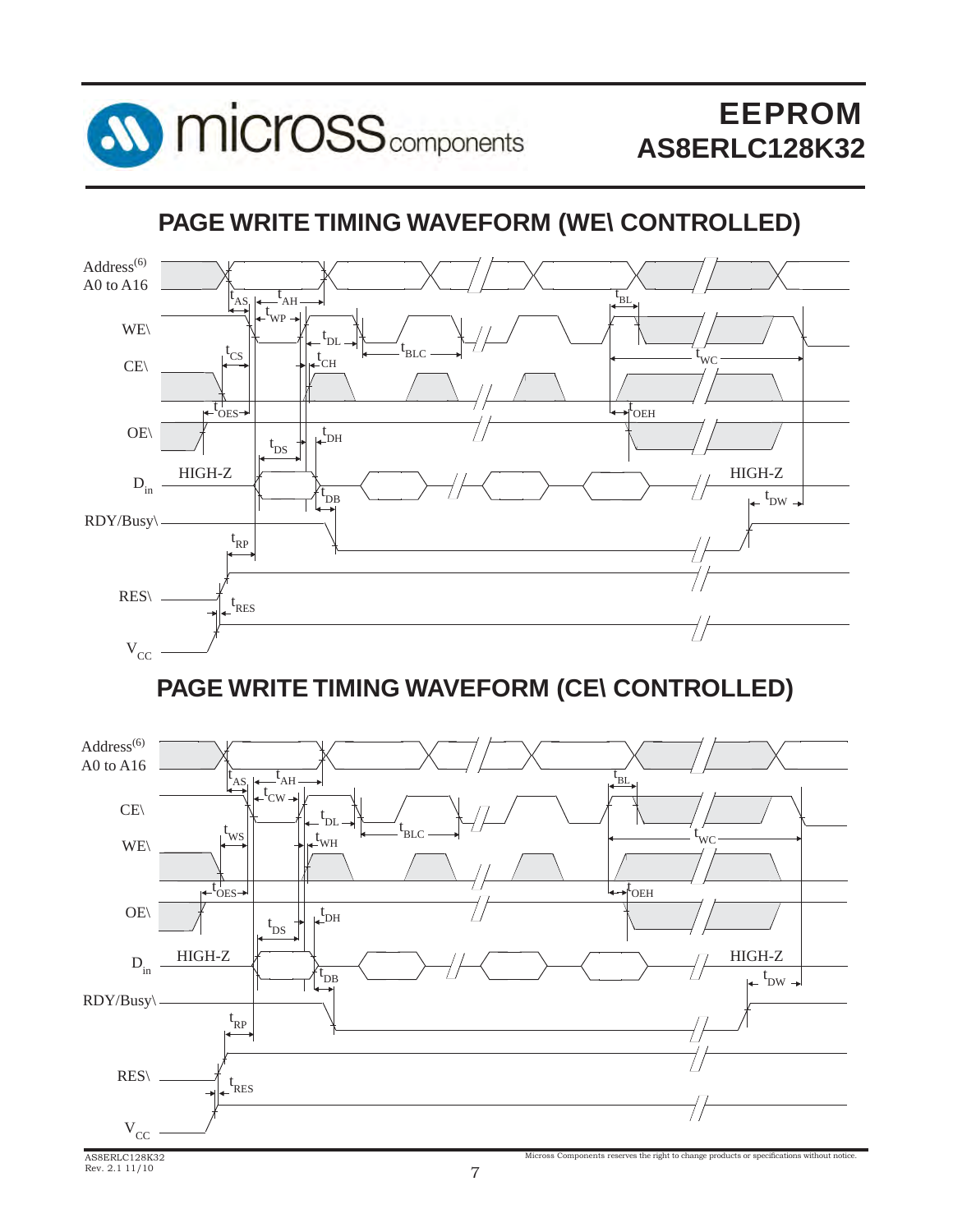

### **DATA POLLING TIMING WAVEFORM**



#### **NOTES:**

- 1.  $t_{DF}$  and  $t_{DFR}$  are defined as the time at which the outputs achieve the open circuit conditions and are no longer driven.
- 2. Use this device in longer cycle than this value.

3.  $t_{\text{wc}}$  must be longer than this value unless polling techniques or RDY/Busy\ are used. This device automatically completes the internal write operation within this value.

- 4. Next read or write operation can be initiated after  $t_{\text{DW}}$  if polling techniques or RDY/Busy\ are used.
- 5. This parameter is sampled and not 100% tested.

6. A7 to A16 are page addresses and must be same (i.e. Not Change) during the page write operation.

7. See AC read characteristics.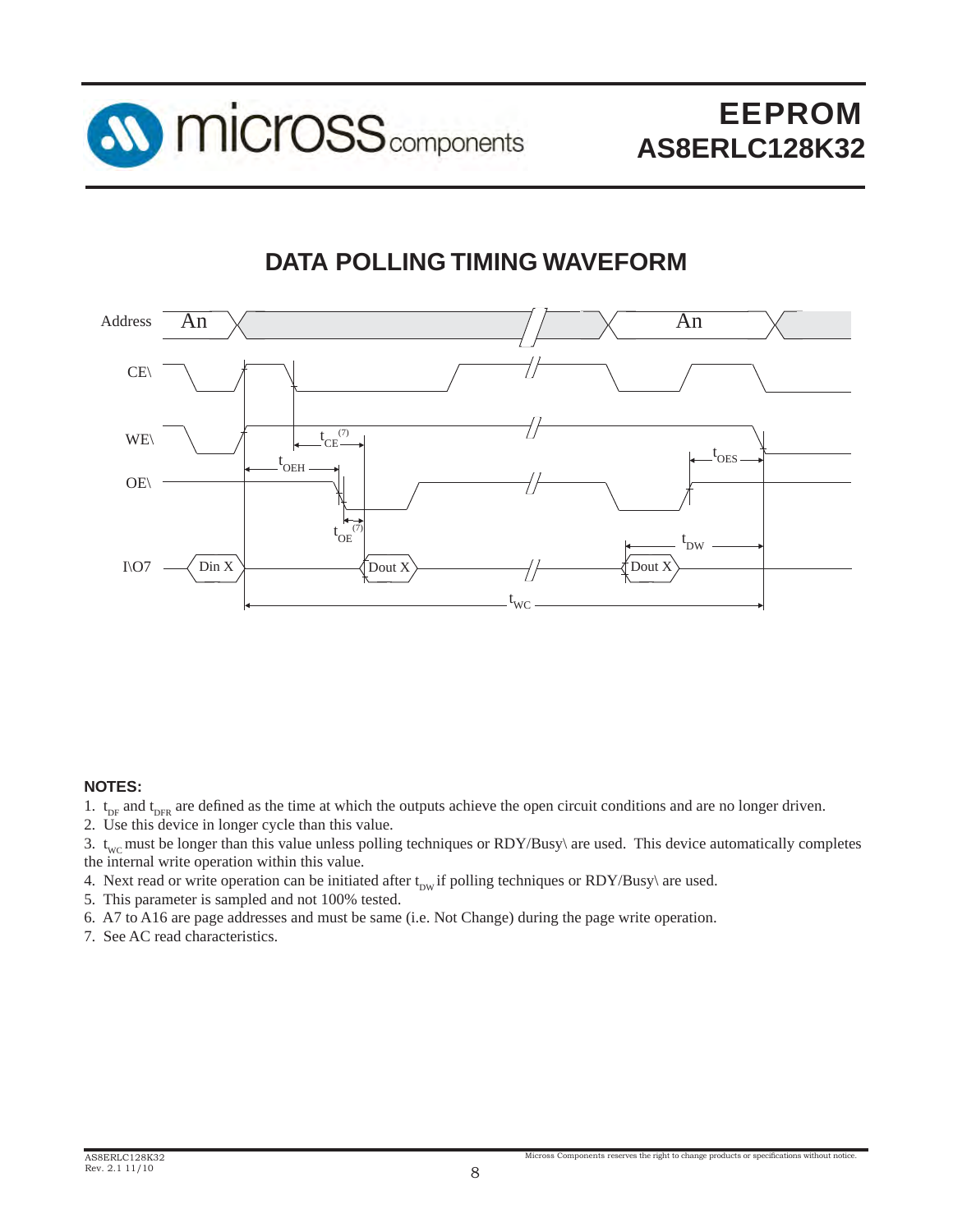

### **TOGGLE BIT**

This device provides another function to determine the internal programming cycle. If the EEPROM is set to read mode during the internal programming cycle, I/O6 will charge from "1" to "0" (toggling) for each read. When the internal programming cycle is finished, toggling of I/O6 will stop and the device can be accessible for next read or program.



#### **NOTES:**

- 1) I/O6 beginning state is "1".
- 2) I/O6 ending state will vary.
- 3) See AC read characteristics.
- 4) Any locations can be used, but the address must be fixed.

### **SOFTWARE DATA PROTECTION TIMING WAVEFORM (In protection mode)**



*\* During this write cycle, data is physically written to the address provided.*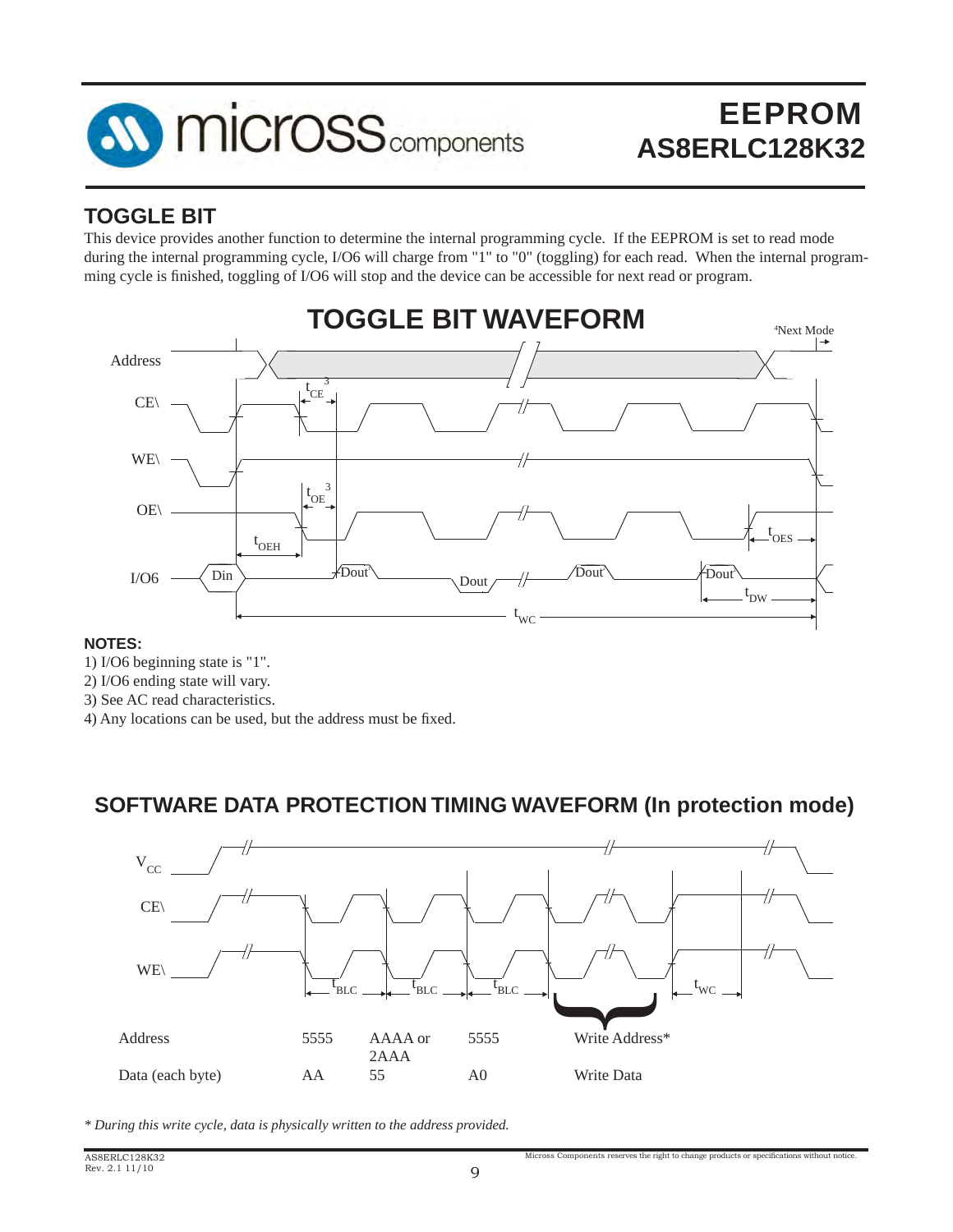

#### **SOFTWARE DATA PROTECTION TIMING WAVEFORM (In non-protection mode)**



#### **FUNCTIONAL DESCRIPTION**

#### **Automatic Page Write**

Page-mode write feature allows 1 to 128 bytes of data to be written into the EEPROM in a single write cycle. Following the initial byte cycle, an additional 1 to 128 bytes can be written in the same manner. Each additional byte load cycle must be started within 30μs from the preceding falling edge of WE\ or CE\. When CE\ or WE\ is kept high for 100μs after data input, the EEPROM enters write mode automatically and the input data are written into the EEPROM.

#### **DATA\ Polling**

DATA\ polling allows the status of the EEPROM to be determined. If EEPROM is set to read mode during the write cycle, an inversion of the last byte of data to be loaded outputs from I/O's 7, 15, 23, and 31 to indicate that the EEPROM is performing a write operation.

#### **RDY/Busy\ Signal**

RDY/Busy\ signal also allows status of the EEPROM to be determined. The RDY/Busy\ signal has high impedance except in write cycle and is lowered to  $V_{\text{OL}}$  after the first write signal. At the end of write cycle, the  $RDY/B$ usy $\frac{1}{2}$  signal changes state to high impedance.

#### **RES\ Signal**

When RES\ is low, the EEPROM cannot be read or programmed. Therefore, data can be protected by keeping RES\ low when  $V_{CC}$  is switched. RES\ should be high during read and programming because it doesn't provide a latch function. See timing diagram below.



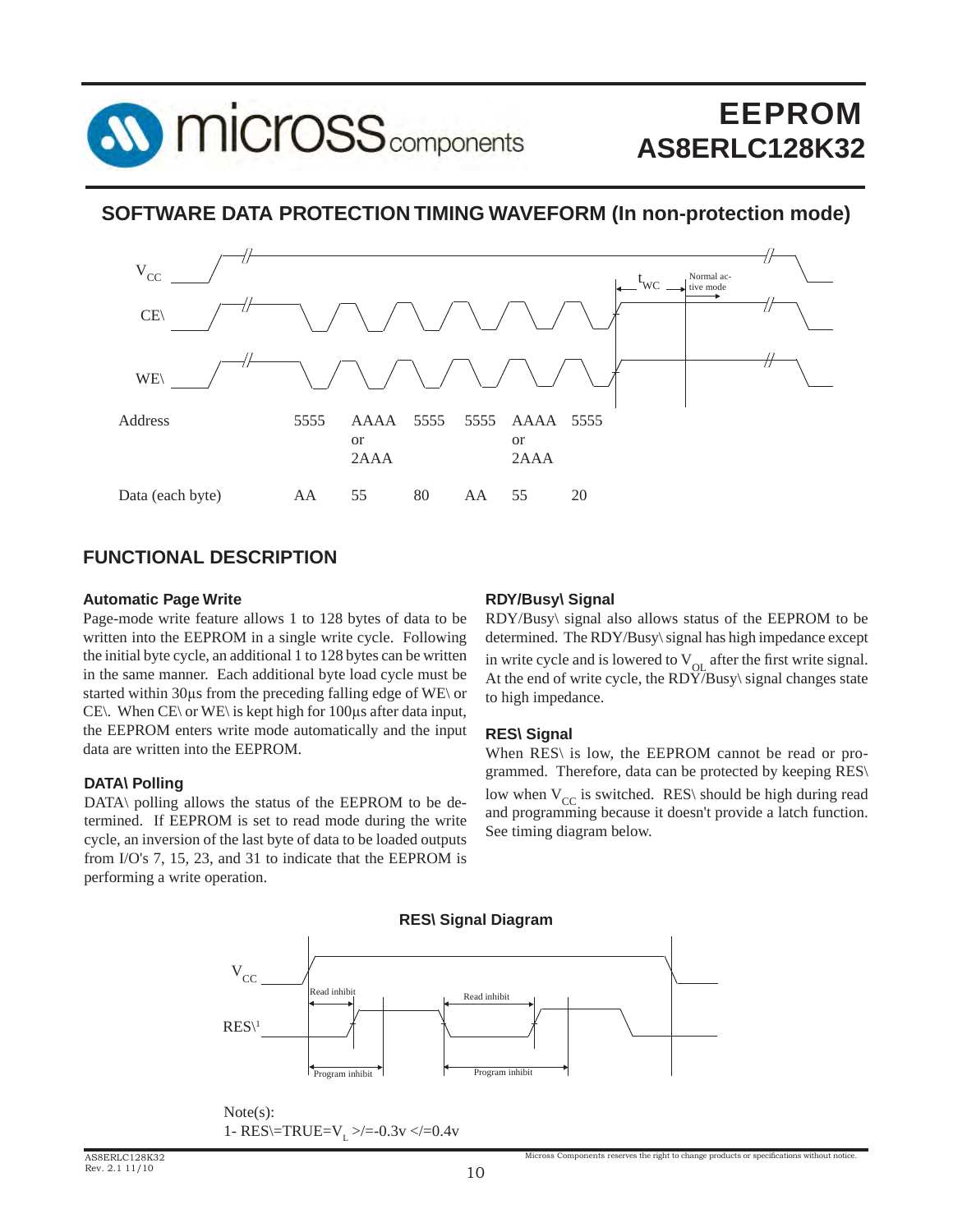

#### **WE\, CE\ Pin Operation**

During a write cycle, address are latched by the falling edge of WE\ or CE\, and data is latched by the rising edge of WE\ or CE\.

#### **Write/Erase Endurance and Data Retention Time**

The endurance is  $10<sup>4</sup>$  cycles in case of the page programming and  $10<sup>3</sup>$  cycles in case of the byte programming (1% cumulative failure rate). The data retention time is more than 10 years when a device is page-programmed less than  $10<sup>4</sup>$  cycles.

#### **RDY/Busy\ SIGNAL**

 RDY/Busy\ signal also allows status of the EEPROM to be determined. The RDY/Busy\ signal has high impedance except in write cycle and is lowered to  $V<sub>OL</sub>$  after the first write signal. At the end of the write cycle, the  $\overline{R}DY/Busy\$  signal changes state to high impedance. This allows many AS8ERLC128K32 devices RDY/Busy\ signal lines to be wired-OR together.

#### **PROGRAMMING/ERASE**

 The AS8ERLC128K32 does **NOT** employ a BULKerase function. The memory cells can be programmed '0' or '1'. A write cycle performs the function of erase & write on every cycle with the erase being transparent to the user. The internal erase data state is considered to be '1'. To program the memory array with background of ALL 0's or All 1's, the user would program this data using the page mode write operation to program all 1024 128-byte pages.

#### **Data Protection**

#### **1.** *Data Protection against Noise on Control Pins (CE\, OE\, WE\) During Operation*

 During readout or standby, noise on the control pins may act as a trigger and turn the EEPROM to programming

 $*$ Unprogr

RESET

mode by mistake. To prevent this phenomenon, this device has a noise cancellation function that cuts noise if its width is 20ns or less in program mode.

 Be careful not to allow noise of a width more than 20ns on the control pins. See Diagram 1 below.

#### **2.** *Data Protection at*  $V_{CC}$  *On/Off*

When  $V_{CC}$  is turned on or off, noise on the control pins generated by external circuits (CPU, etc.) may act as a trigger and turn the EEPROM to program mode by mistake. To prevent this unintentional programming, the EEPROM must be kept in an unprogrammable state while the CPR is in an unstable state.

 NOTE: The EEPROM should be kept in unprogrammable state during  $V_{CC}$  on/off by using CPU RESET signal. See the timing diagram below.

**DIAGRAM 1**



# $\rm V_{CC}$ CPU

#### **DATA PROTECTION AT V<sub>cc</sub> ON/OFF**

\*Unprogrammable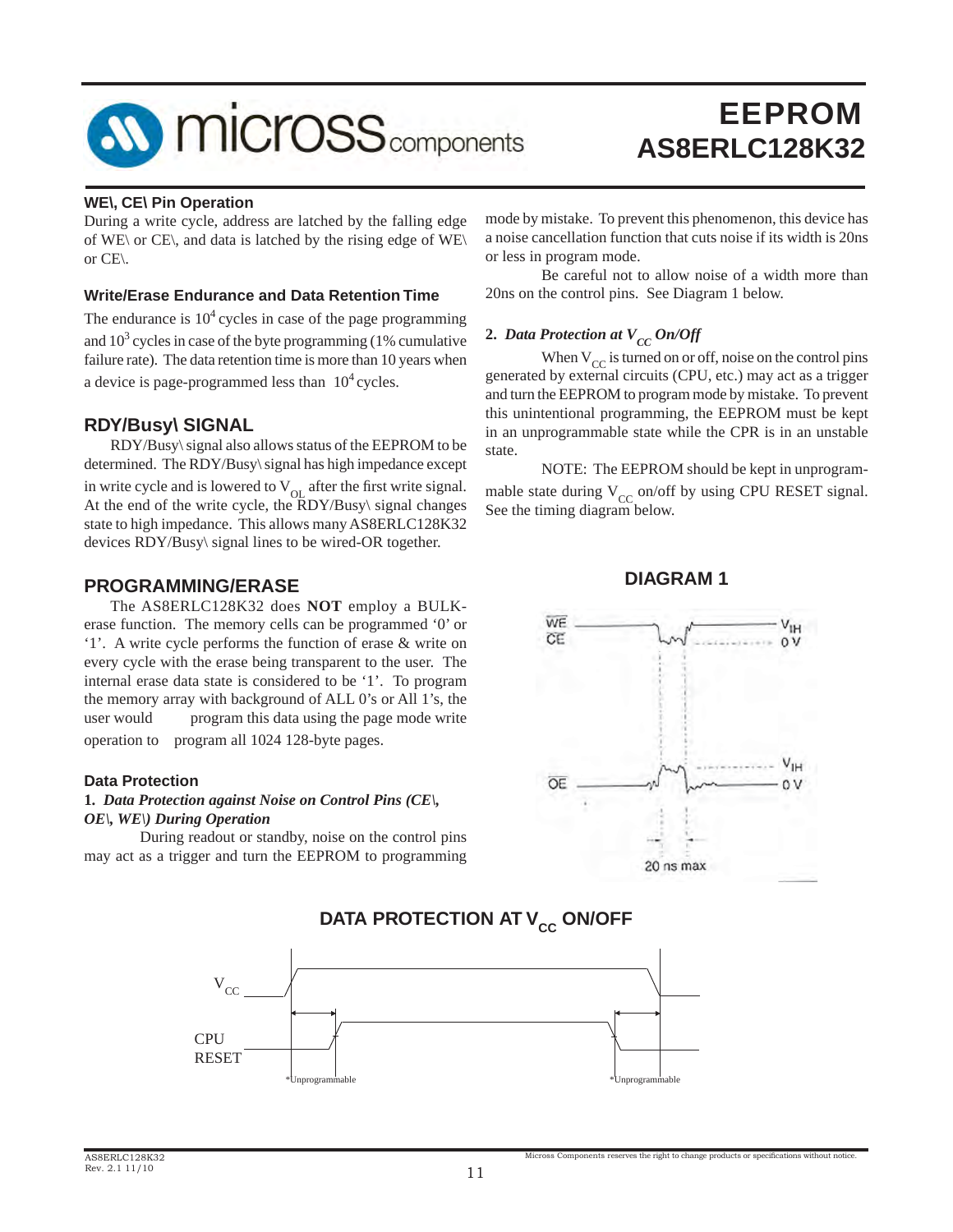

#### **Data Protection Cont.**

a. *Protection by RES\*

The unprogrammable state can be realized by the CPU's reset signal inputs directly to the EEPROM's RES pin. RES should be kept  $V_{\rm ss}$  level during  $V_{\rm CC}$  on/off.

The EEPROM brakes off programming operation when RES becomes low, programming operation doesn't finish correctly in case that RES falls low during programming operation. RES should be kept high for 10ms after the last data inputs. See the timing diagram below.

#### 3. *Software data protection*

To prevent unintentional programming, this device has the software data protection (SDP) mode. The SDP is enabled by inputting the 3 bytes code and write data in Chart 1. SDP is not enabled if only the 3 bytes code is input. To program

data in the SDP enable mode, 3 bytes code must be input before write data. This 4th cycle during write is required to initiate the SDP and physically writes the address and data. While in SDP the entire array is protected in which writes can only occur if the exact SDP sequence is re-executed or the unprotect sequence is executed.

 The SDP is disabled by inputting the 6 bytes code in Chart 2. Note that, if data is input in the SDP disable cycle, data can not be written.

 The software data protection is not enabled at the shipment.

 NOTE: These are some differences between Micross and other company's for enable/disable sequence of software data protection. If these are any questions, please contact Micross.



#### **PROTECTION BY RES\**



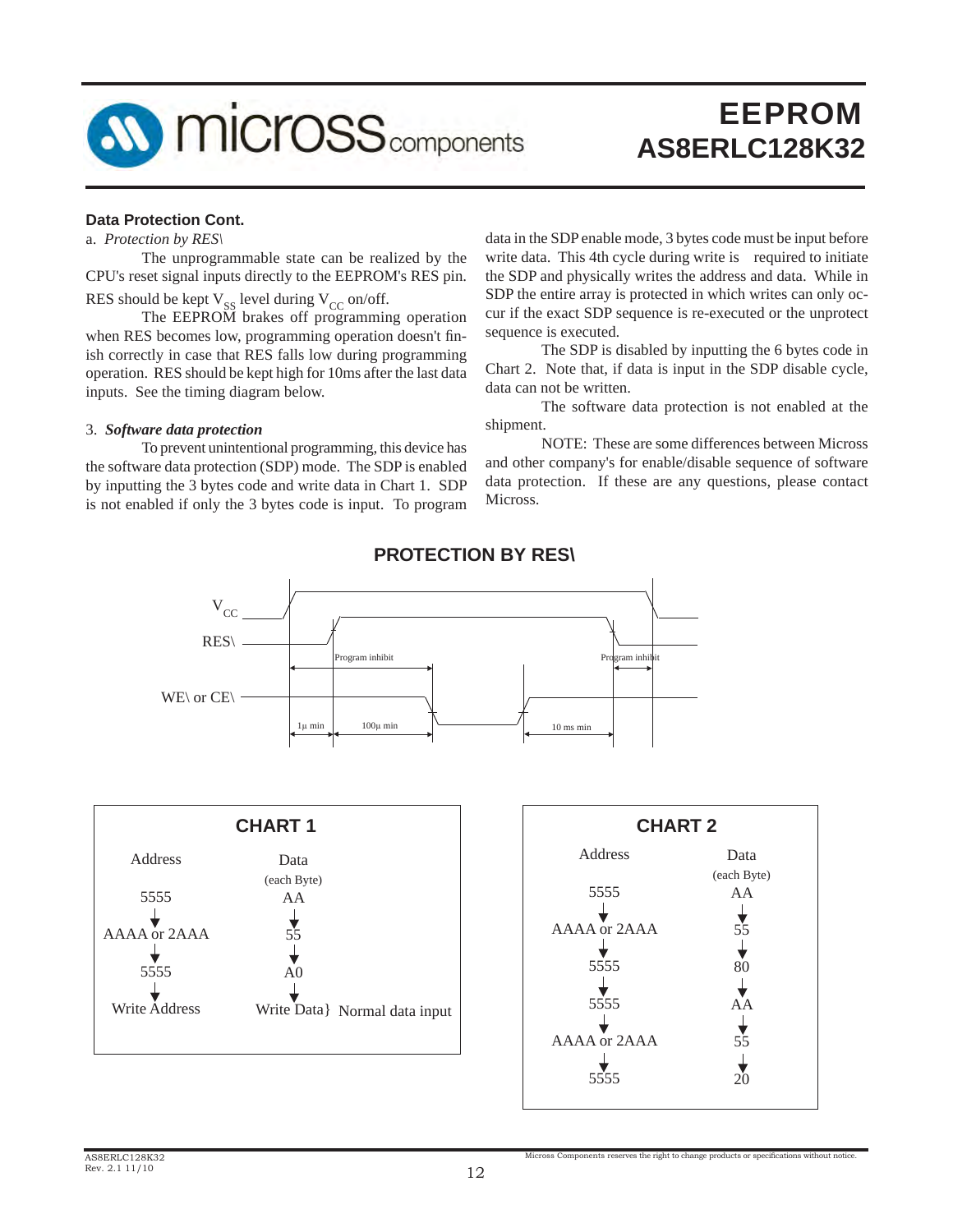

### **MECHANICAL DEFINITIONS\***

Micross Case #703 (Package Designator Q)



DETAIL A





Micross Components reserves the right to change products or specifications without notice

| <b>SYMBOL</b>  | <b>MICROSS PACKAGE SPECIFICATIONS</b> |            |  |
|----------------|---------------------------------------|------------|--|
|                | <b>MIN</b>                            | <b>MAX</b> |  |
| A              | 0.123                                 | 0.200      |  |
| A1             | 0.118                                 | 0.186      |  |
| A2             | 0.000                                 | 0.020      |  |
| b              | 0.013                                 | 0.017      |  |
| В              | 0.010 REF                             |            |  |
| D              | 0.800 BSC                             |            |  |
| D1             | 0.870                                 | 0.890      |  |
| D <sub>2</sub> | 0.980                                 | 1.000      |  |
| D <sub>3</sub> | 0.936                                 | 0.956      |  |
| е              | 0.050 BSC                             |            |  |
| R              | 0.005                                 |            |  |
| 1              | 0.035                                 | 0.045      |  |

*\*All measurements are in inches.*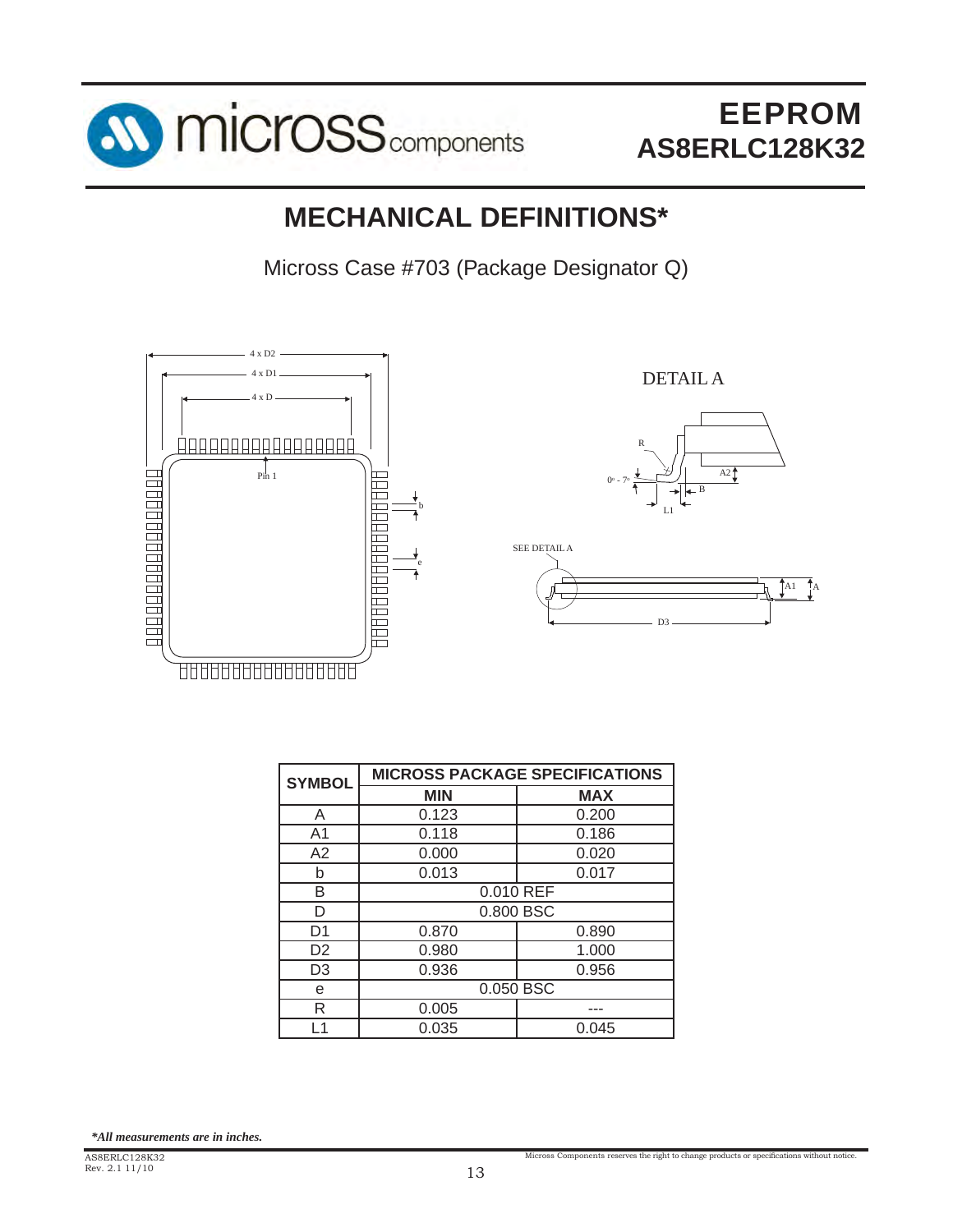

### **MECHANICAL DEFINITIONS\***

Micross Case #703SQ

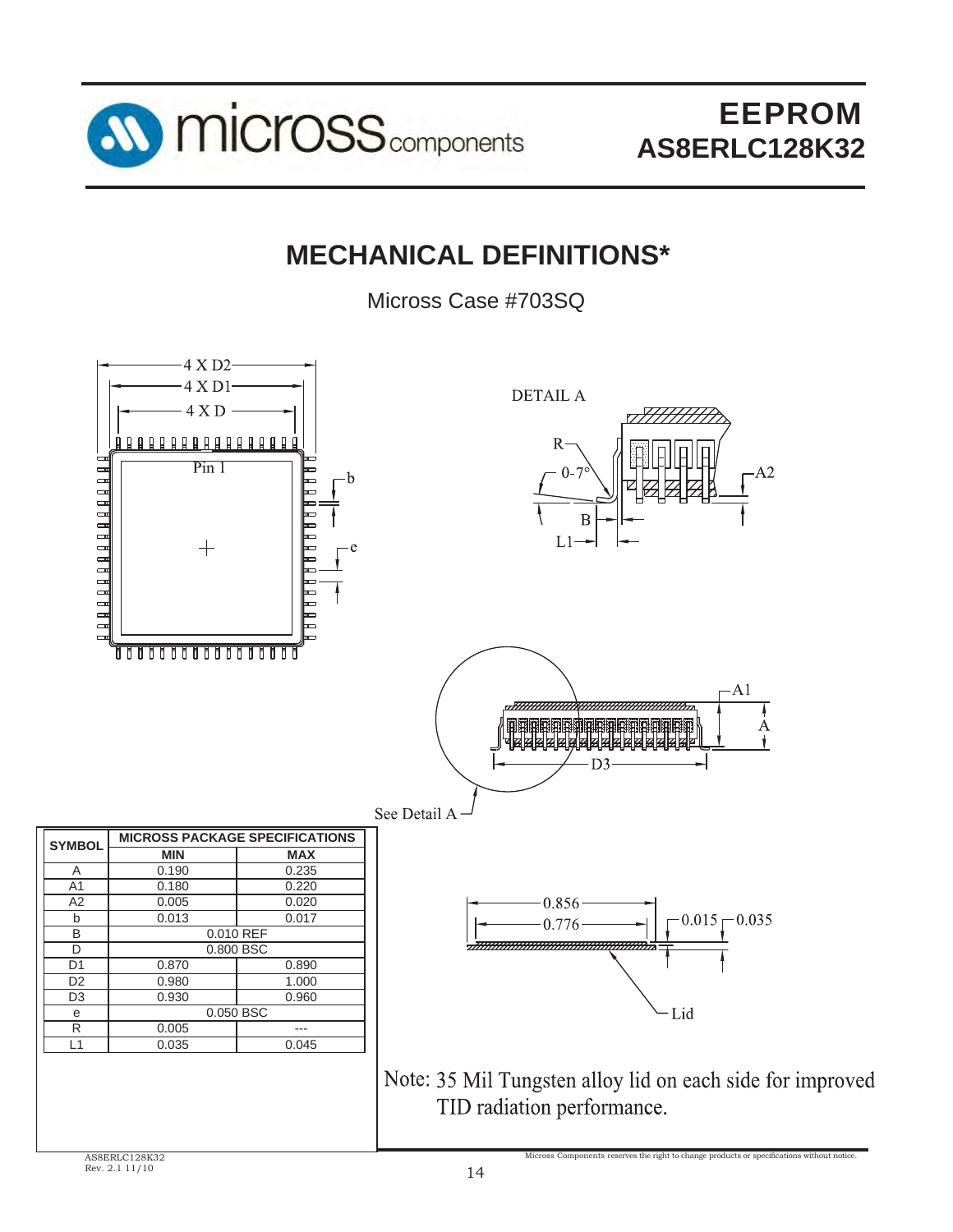

## **MECHANICAL DEFINITIONS\***

Micross Case #703SQB



Note: 35 Mil Tungsten alloy lid on each side for improved TID radiation performance.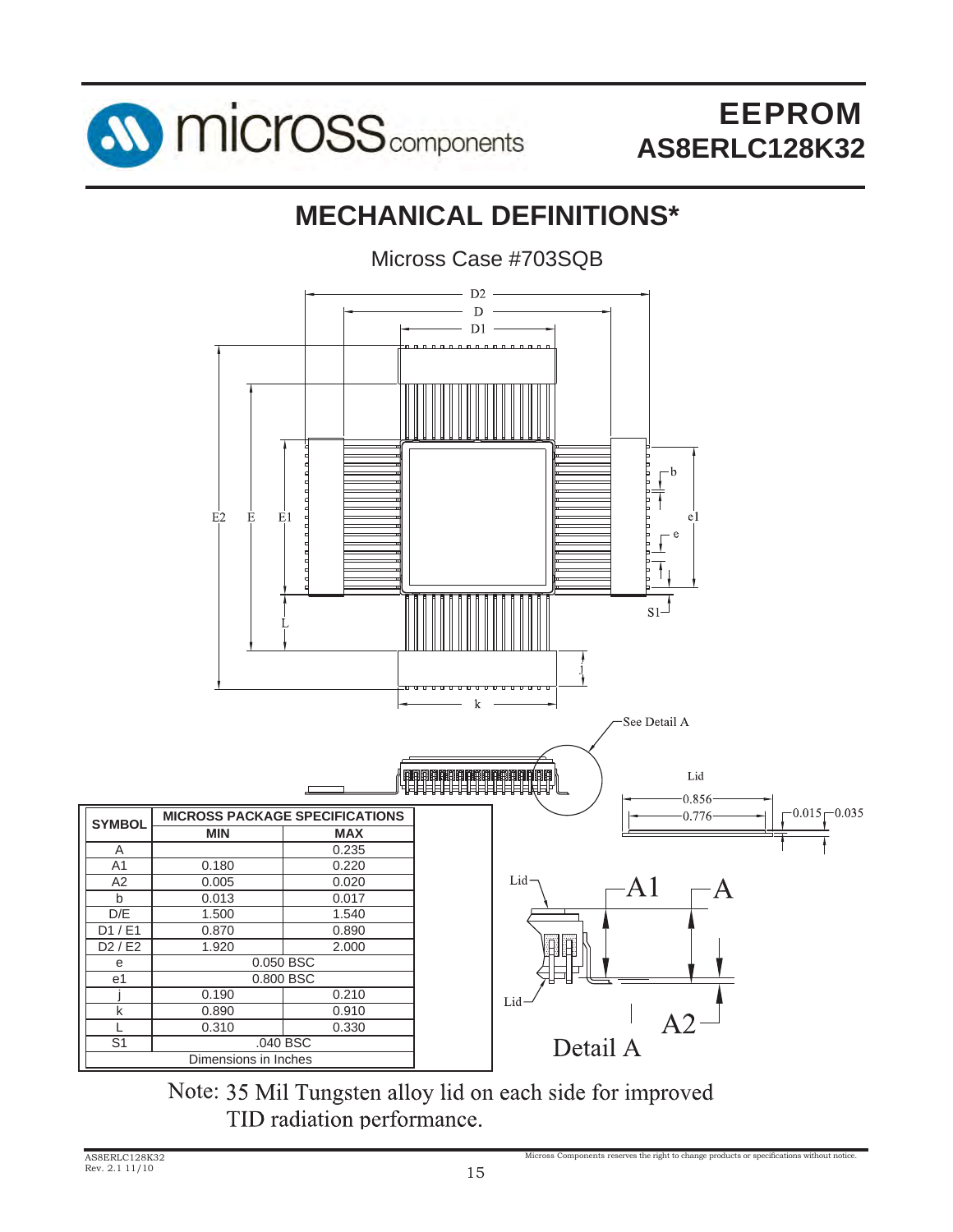

### **MECHANICAL DEFINITIONS\***

Micross Case (Package Designator QB)



*\*All measurements are in inches.*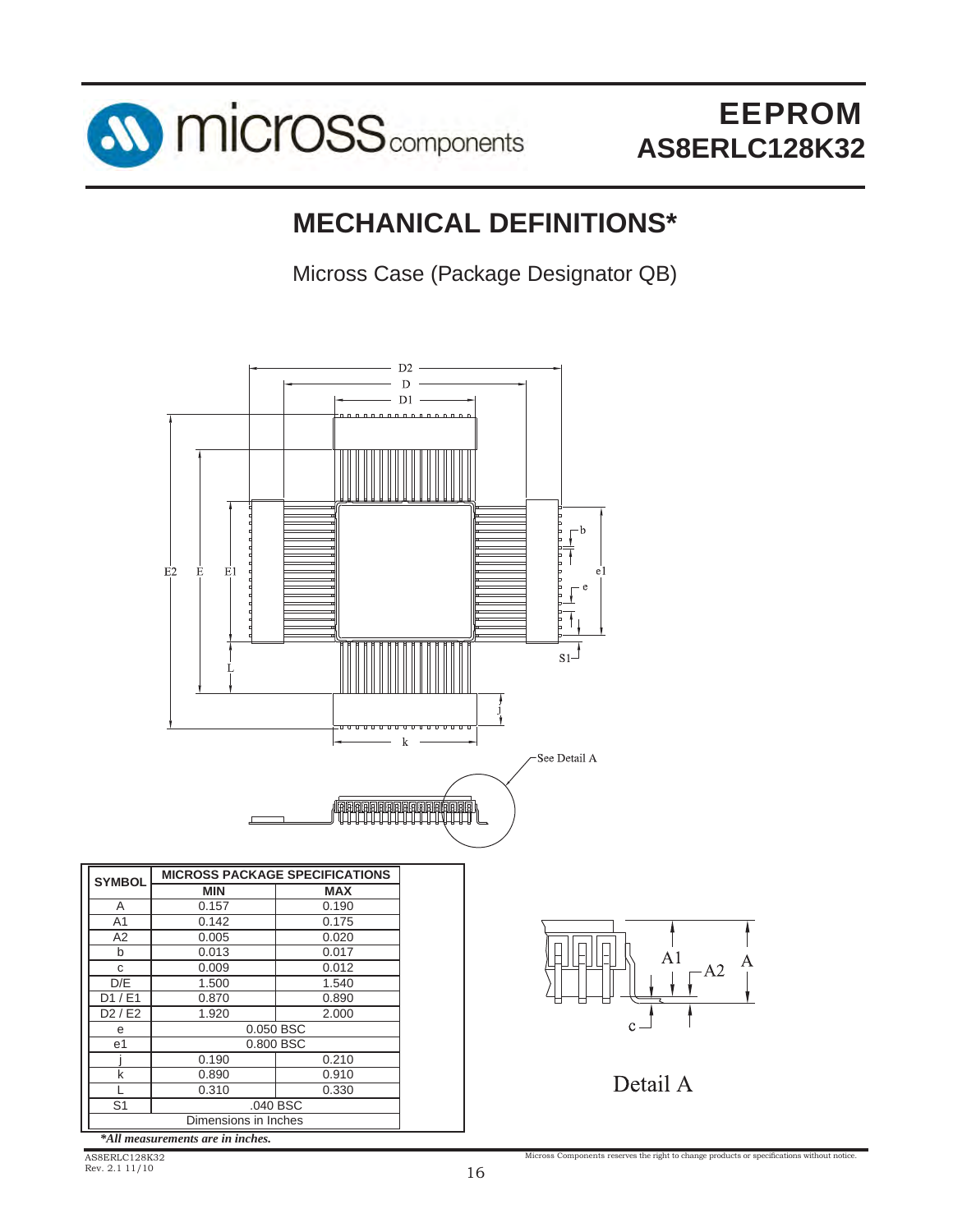

### **ORDERING INFORMATION**

**EXAMPLE: AS8ERLC128K32Q-250/Q**

| <b>Device Number</b> | <b>Package Type</b> | Speed ns | <b>Process</b>  |
|----------------------|---------------------|----------|-----------------|
| AS8ERLC128K32        |                     | $-250$   | $\overline{1*}$ |
| AS8ERLC128K32        |                     | $-300$   | $\overline{'}$  |
| AS8ERLC128K32        | QB                  | $-250$   | $\overline{'}$  |
| AS8ERLC128K32        | QB                  | $-300$   | /*              |
| AS8ERLC128K32        | SQ                  | $-250$   | $/\star$        |
| AS8ERLC128K32        | SQ                  | $-300$   | $\overline{1}$  |
| AS8ERLC128K32        | <b>SQB</b>          | $-250$   | $\overline{1*}$ |
| AS8ERLC128K32        | SQB                 | $-300$   | /*              |

#### **\*AVAILABLE PROCESSES**

| $IT = Industrial Temperature Range$     | -40 $\rm{^{\circ}C}$ to +85 $\rm{^{\circ}C}$ |
|-----------------------------------------|----------------------------------------------|
| $XT = Extended Temperature Range$       | -55 °C to +125 °C                            |
| $Q = MIL-PRF-38534$ , Class H compliant | -55 °C to +125 °C                            |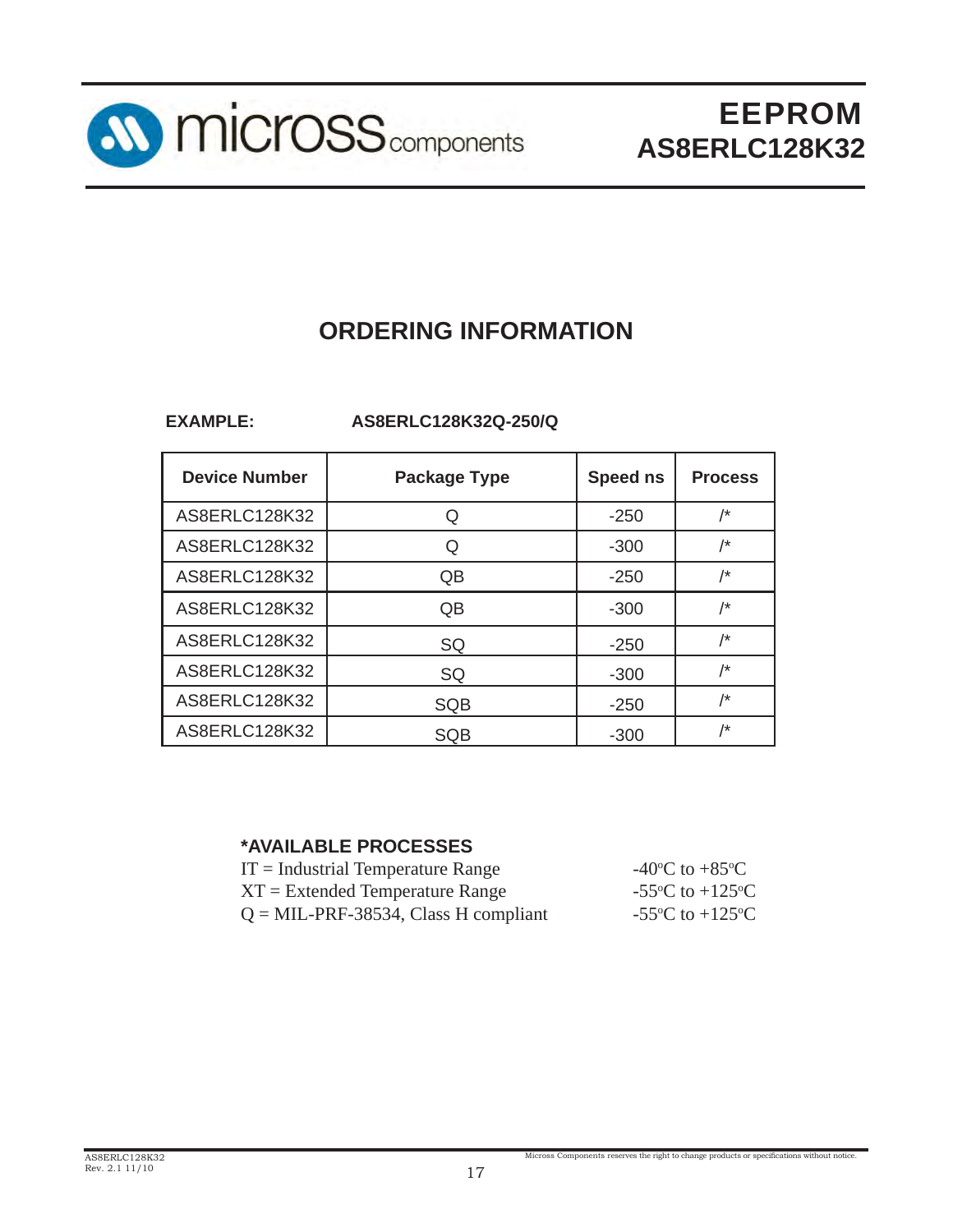

### **MICROSS TO DSCC PART NUMBER CROSS REFERENCE\***

#### **Package Designator Q**

**Micross Part # SMD Part** AS8ERLC128K32Q to be determined AS8ERLC128K32Q to be determined

#### **Package Designator QB**

 **Micross Part # SMD Part** AS8ERLC128K32QB to be determined

AS8ERLC128K32QB to be determined

Micross Components reserves the right to change products or specifications without notice.

*\* Micross part number is for reference only. Orders received referencing the SMD part number will be processed per the SMD.*